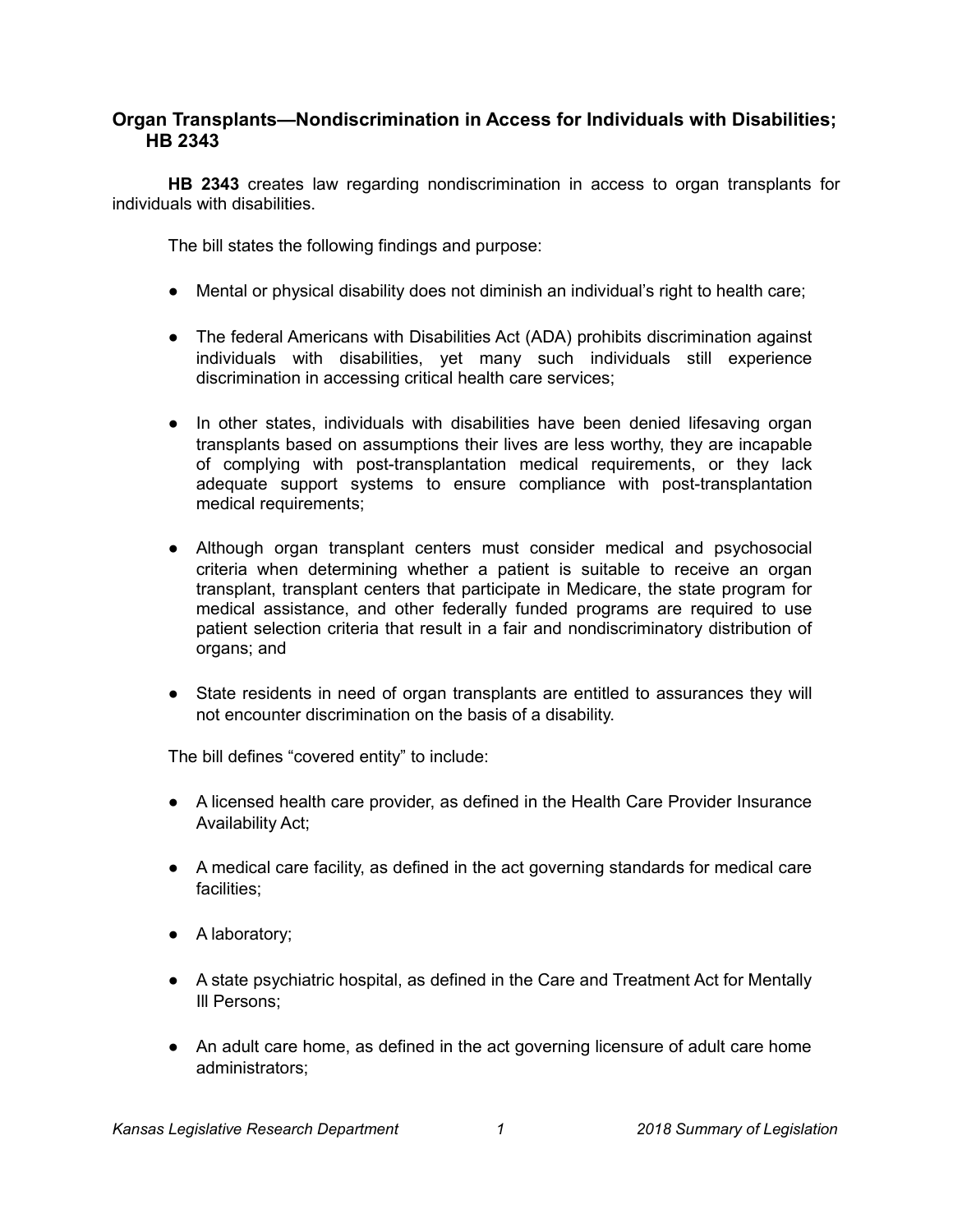- A group home, as defined in the statute governing planning and zoning of group homes;
- An institutional medical unit in a correctional facility; or
- Any entity responsible for potential recipients of the anatomical gift.

The bill defines "qualified individual" to mean an individual who has a disability (defined to have the meaning stated in the ADA) and meets the essential eligibility requirements for the receipt of an anatomical gift, with or without the support networks available to the individual, the provision of auxiliary aids and services, or reasonable modifications to the policies or practices of a covered entity, including certain modifications specified in the bill.

The bill defines "auxiliary aids and services" to include various methods of making aurally delivered materials available to individuals with hearing impairments and visually delivered materials available to individuals with visual impairments, as well as various supported decision-making services.

The bill also defines "anatomical gift" and "organ transplant."

The bill prohibits a covered entity, solely on the basis of an individual's disability, from:

- Considering a qualified individual ineligible to receive an anatomical gift or organ transplant;
- Denying medical and other services related to organ transplantation;
- Refusing to refer the individual to a transplant center or a related specialist for the purpose of evaluation or receipt of an organ transplant;
- Refusing to place a qualified individual on an organ transplant waiting list; or
- Placing a qualified individual at a lower-priority position on an organ transplant waiting list than the position where the individual would be placed without the disability.

A covered entity may take an individual's disability into account when making treatment or coverage recommendations or decisions to the extent a physician, following an individualized evaluation, has found the disability to be medically significant to the provision of the anatomical gift. A covered entity may not consider the individual's inability to independently comply with post-transplantation medical requirements to be "medically significant" if the individual has the necessary support system to assist in complying with the requirements.

A covered entity must make reasonable modifications in policies, practices, or procedures when necessary to allow an individual with a disability to access services, including transplantation-related counseling, information, coverage, or treatment, unless the entity can demonstrate the modifications would fundamentally alter the nature of the services. Similarly, a